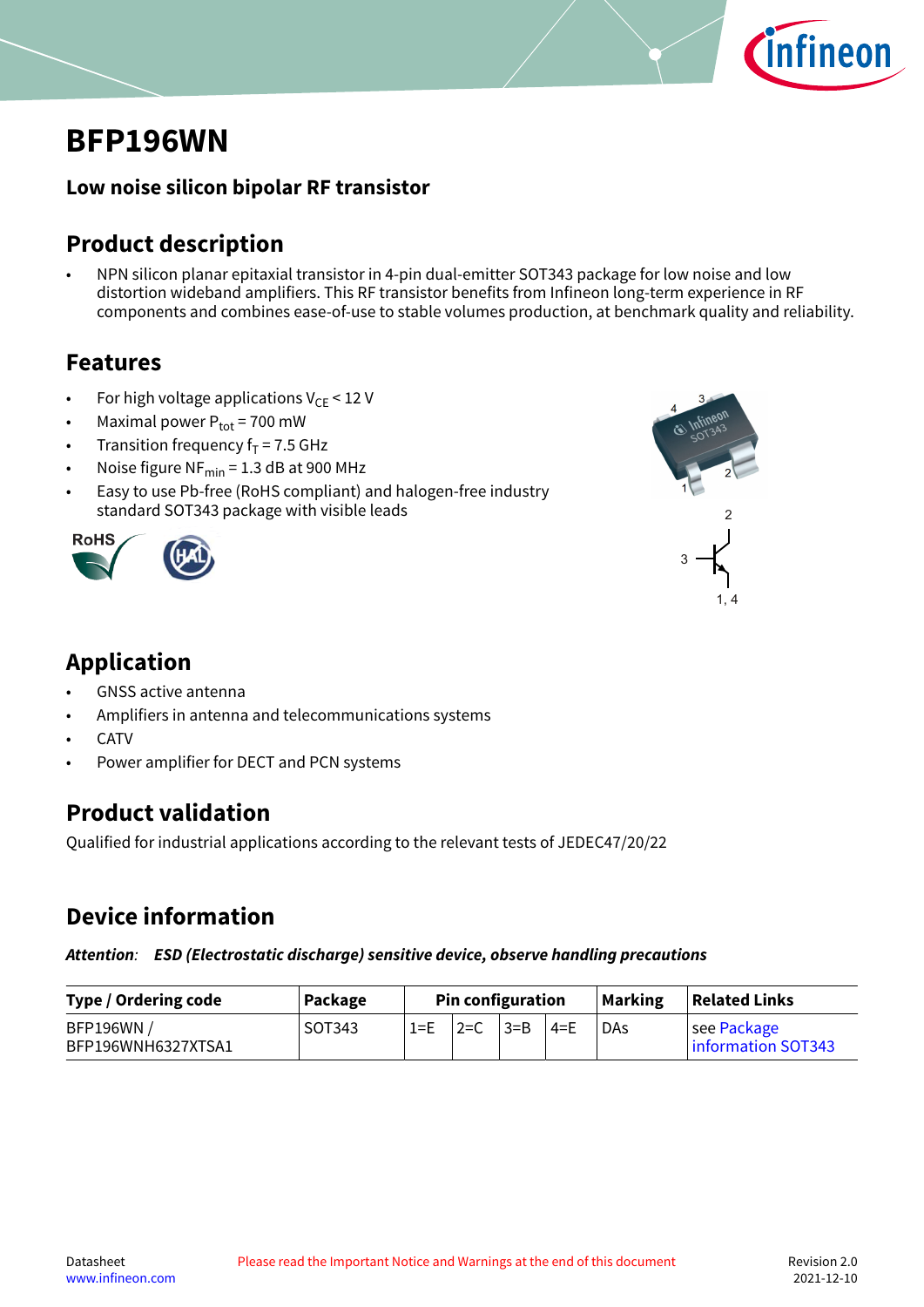

### **Table of contents**

### **Table of contents**

| 1                       |  |
|-------------------------|--|
| $\overline{2}$          |  |
| $\overline{\mathbf{3}}$ |  |
| 3.1                     |  |
| 3.2                     |  |
| 3.3                     |  |
| 3.4                     |  |
| 4                       |  |
|                         |  |
|                         |  |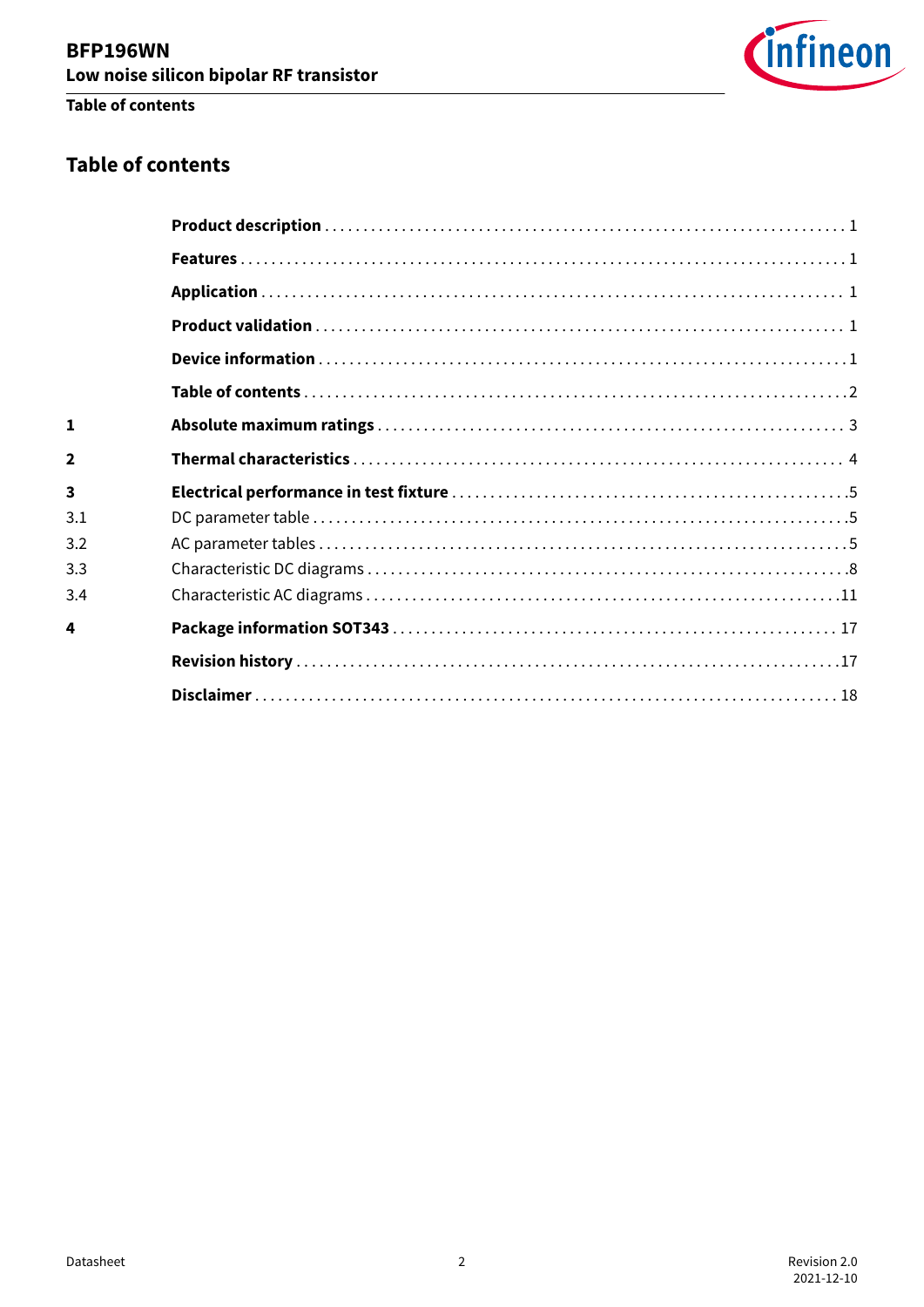

<span id="page-2-0"></span>**Absolute maximum ratings**

### **1 Absolute maximum ratings**

#### Table 1 **Absolute maximum ratings at**  $T_A = 25$  **°C** (unless otherwise specified)

| <b>Parameter</b>          | Symbol                       | <b>Values</b>            |     | Unit        | <b>Note or Test condition</b>  |
|---------------------------|------------------------------|--------------------------|-----|-------------|--------------------------------|
|                           | Min.<br>Max.                 |                          |     |             |                                |
| Collector emitter voltage | V <sub>CEO</sub>             | $\qquad \qquad$          | 12  | ٧           | Base open                      |
| Collector emitter voltage | $V_{CES}$                    |                          | 20  | ۷           | Emitter / base short circuited |
| Collector base voltage    | $V_{CBO}$                    |                          | 20  | ٧           | Emitter open                   |
| Emitter base voltage      | V <sub>EBO</sub>             | $\qquad \qquad$          | 2   | ۷           | Collector open                 |
| DC collector current      | Ιc                           | $\overline{\phantom{0}}$ | 150 | mA          |                                |
| DC base current           | <sup>1</sup> B               | $\qquad \qquad$          | 15  | mA          | $\overline{\phantom{m}}$       |
| Total power               | $P_{\text{tot}}$             | $\qquad \qquad$          | 700 | mW          | $\overline{\phantom{0}}$       |
| Junction temperature      | $\mathsf{T}_\mathsf{J}$      | $\qquad \qquad$          | 150 | °C          |                                |
| Storage temperature       | ${\mathsf T}_{\mathsf{Stg}}$ | -55                      | 150 | $^{\circ}C$ |                                |

*Attention: Stresses above the maximum values listed here may cause permanent damage to the device. Exposure to absolute maximum rating conditions for extended periods may affect device reliability. Maximum ratings are absolute ratings. Exceeding only one of these values may cause irreversible damage to the component.*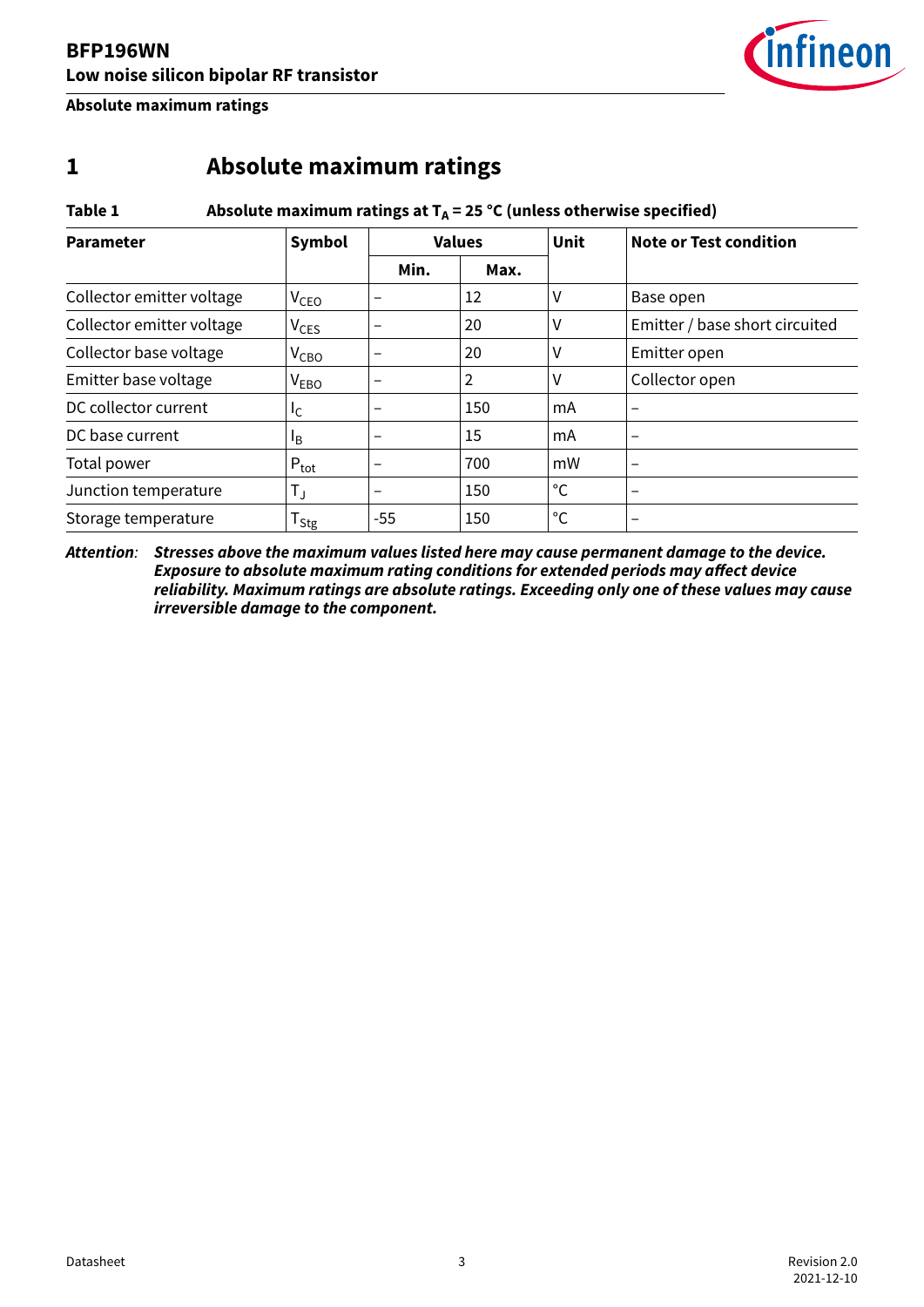

<span id="page-3-0"></span>**Thermal characteristics**

### **2 Thermal characteristics**

#### **Table 2 Thermal resistance**

| <b>Parameter</b>           | Symbol      |      | <b>Values</b> |      |     | <b>Note or Test Condition</b> |
|----------------------------|-------------|------|---------------|------|-----|-------------------------------|
|                            |             | Min. | Typ.          | Max. |     |                               |
| Junction - soldering point | $R_{th,JS}$ | -    | 115           | -    | K/W |                               |



#### Figure 1 **Absolute maximum power dissipation P**<sub>tot</sub> vs. T<sub>s</sub>

*Note: In the horizontal part of the above curve the junction temperature T*<sup>J</sup>  *is lower than T*J,max*. In the declining slope it is T*<sup>J</sup>  *= T*J,max*. P*tot *has to be reduced according to the curve in order not to exceed*  $T_{\text{J,max}}$ *. It is*  $T_{\text{J,max}} = T_{\text{S}} + P_{\text{tot}}$ <sup>\*</sup>  $R_{\text{THJS}}$ .

<sup>&</sup>lt;sup>1</sup> For the definition of  $R_{th,JS}$  please refer to the application note AN077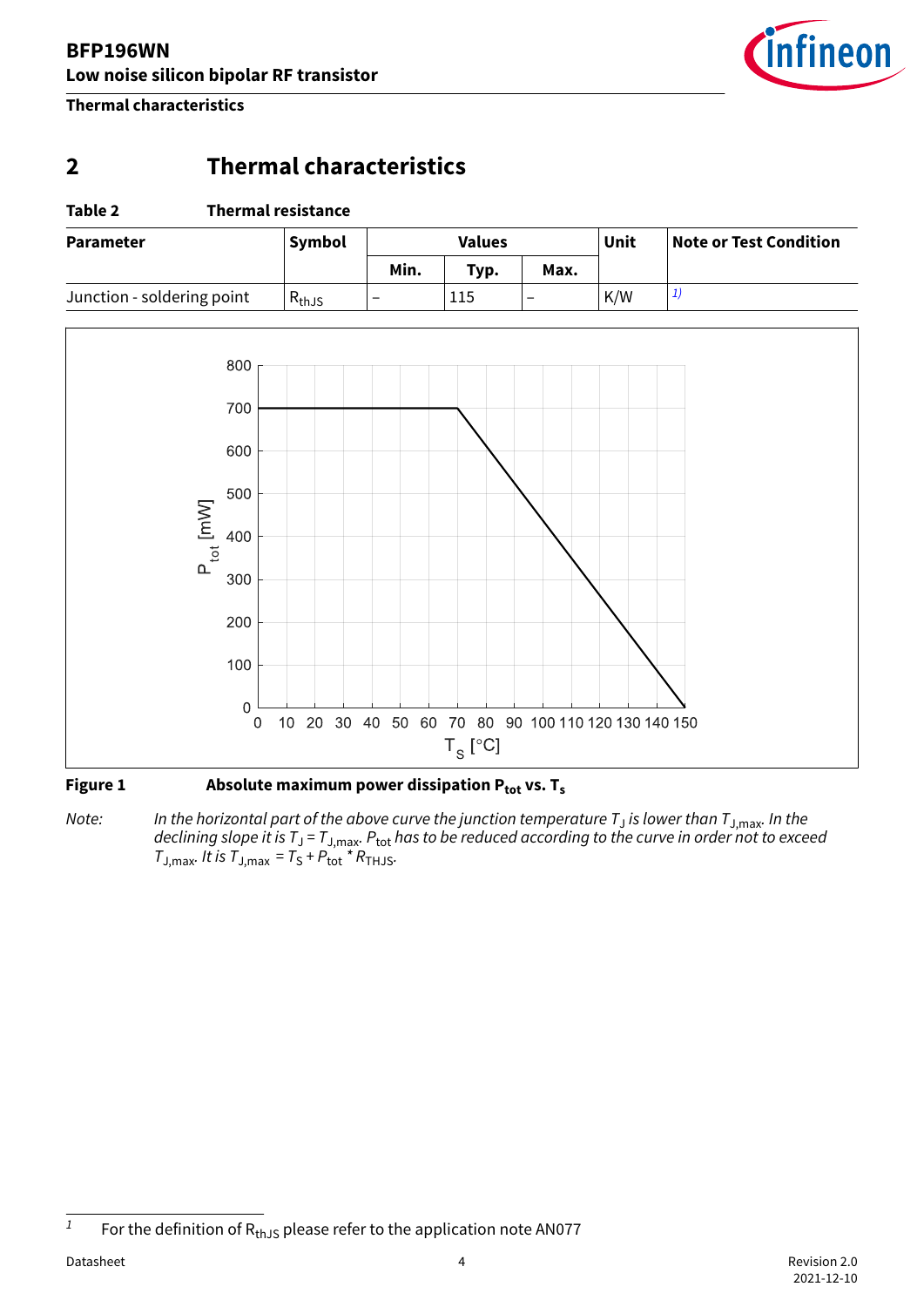

# <span id="page-4-0"></span>**3 Electrical performance in test fixture**

### **3.1 DC parameter table**

### Table 3 **DC characteristics at T<sub>A</sub>** = 25 °C

| <b>Parameter</b>                    | Symbol                 |      | <b>Values</b>            |                   | <b>Unit</b> | <b>Note or Test Condition</b>                                               |
|-------------------------------------|------------------------|------|--------------------------|-------------------|-------------|-----------------------------------------------------------------------------|
|                                     |                        | Min. | Typ.                     | Max.              |             |                                                                             |
| Collector emitter breakdown voltage | <b>V<sub>CEO</sub></b> | 12   | $\overline{\phantom{0}}$ | $\qquad \qquad -$ | V           | $I_C = 1$ mA, open base                                                     |
| Collector emitter leakage current   | $I_{CES}$              |      | $\overline{\phantom{0}}$ | 100               | μA          | $V_{CE}$ = 20 V, V <sub>BE</sub> = 0 V<br>Emitter / base short<br>circuited |
| Collector base leakage current      | $I_{CBO}$              |      |                          | 100               | nA          | $V_{CB} = 10 V, V_{BE} = 0$<br>Open emitter                                 |
| Emitter base leakage current        | $I_{EBO}$              | -    | $\qquad \qquad$          | 1                 | μA          | $V_{FB} = 1 V, I_c = 0$<br>Open collector                                   |
| DC current gain                     | $h_{FE}$               | 70   | 100                      | 140               |             | $V_{CE}$ = 8 V, I <sub>C</sub> = 50 mA<br>Pulse measured                    |

### **3.2 AC parameter tables**

### Table 4 **General AC characteristics at T<sub>A</sub>** = 25 °C

| <b>Parameter</b>              | Symbol   |      | <b>Values</b> |                          | <b>Unit</b> | Note or test condition                                                     |
|-------------------------------|----------|------|---------------|--------------------------|-------------|----------------------------------------------------------------------------|
|                               |          | Min. | Typ.          | Max.                     |             |                                                                            |
| <b>Transition frequency</b>   | $f_T$    | 5    | 7.5           | $\overline{\phantom{0}}$ | GHz         | $V_{CF}$ = 8 V, I <sub>C</sub> = 90 mA,<br>$f=500$ MHz                     |
| Collector base capacitance    | $C_{CB}$ |      | 0.9           |                          | pF          | $V_{CB}$ = 10 V, V <sub>BE</sub> = 0 V,<br>$f = 1$ MHz<br>Emitter grounded |
| Collector emitter capacitance | $C_{CE}$ |      | 0.35          | -                        | pF          | $V_{CE}$ = 10 V, V <sub>BE</sub> = 0 V,<br>$f = 1$ MHz<br>Base grounded    |
| Emitter base capacitance      | $C_{EB}$ | -    | 3.8           | -                        | pF          | $V_{FB} = 0.5 V, V_{CB} = 0 V,$<br>$f = 1$ MHz<br>Collector grounded       |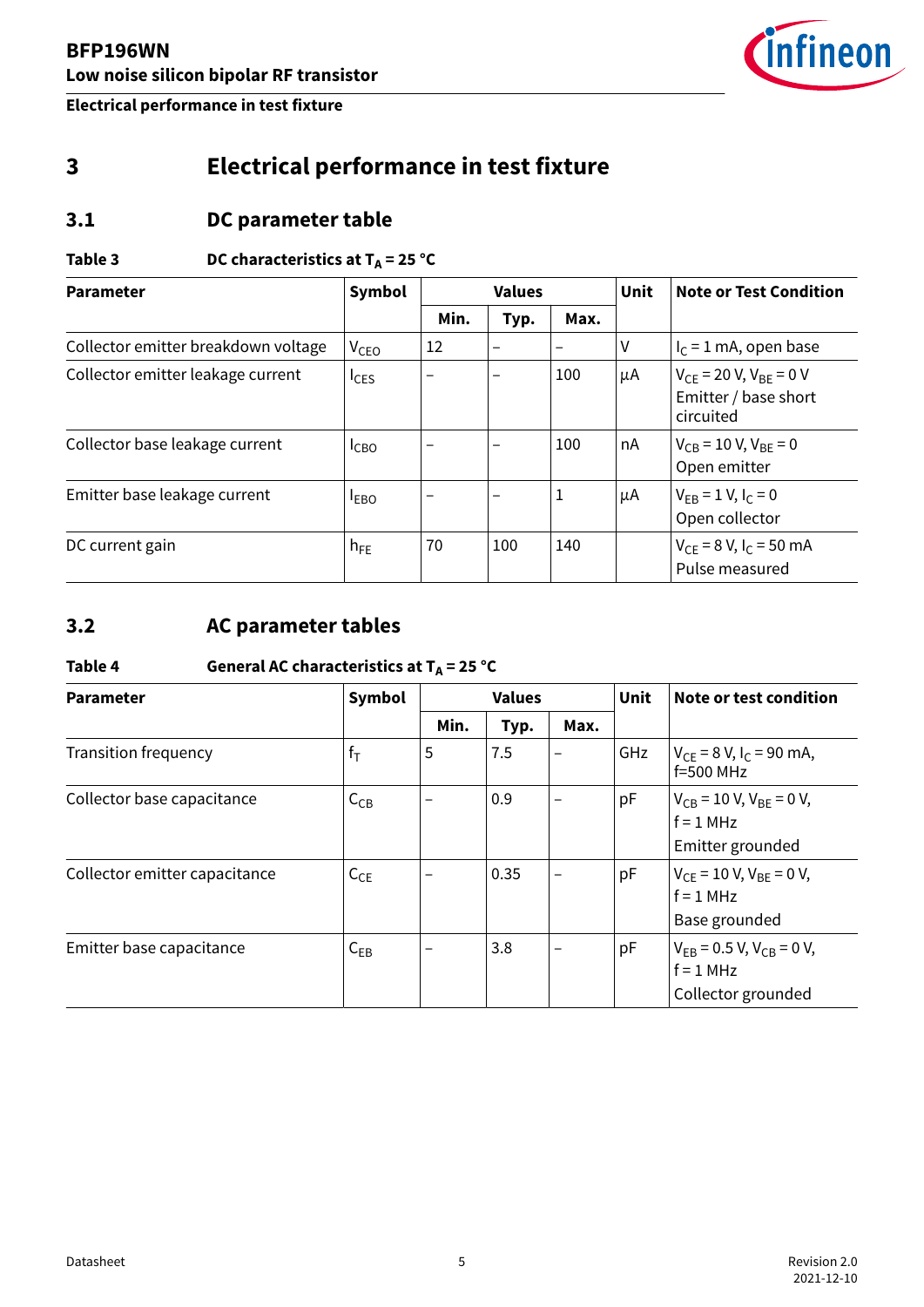

Measurement setup for the AC characteristics shown in the following tables is a test fixture with Bias T's in a 50  $\Omega$  system, T<sub>A</sub> = 25 °C.



#### **Figure 2 BFP196WN testing circuit**

### Table 5  $AC$  characteristics,  $V_{CE} = 8 V$ ,  $f = 0.45$  GHz

| <b>Parameter</b>                    | Symbol          |                          | <b>Values</b><br>Unit |                          |     | Note or test condition                                |
|-------------------------------------|-----------------|--------------------------|-----------------------|--------------------------|-----|-------------------------------------------------------|
|                                     |                 | Min.                     | Typ.                  | Max.                     |     |                                                       |
| Power gain                          |                 |                          |                       |                          | dB  | $I_{C}$ = 50 mA                                       |
| Maximum power gain                  | $G_{\text{ms}}$ | $\qquad \qquad$          | 23.5                  | $\overline{\phantom{0}}$ |     | $Z_s = Z_{Sopt}$ , $Z_L = Z_{Lopt}$                   |
| Transducer gain                     | $ S_{21} ^2$    | $\qquad \qquad -$        | 19.0                  | $\qquad \qquad -$        |     | $Z_S = Z_I = 50 \Omega$                               |
| Minimum noise figure                | <b>NFmin</b>    | $\overline{\phantom{0}}$ | 0.95                  |                          | dB  | $ I_C = 20 \text{ mA}, Z_S = Z_{\text{Spot}} $        |
| Linearity                           |                 |                          |                       |                          | dBm |                                                       |
| 1 dB compression point at output    | OP1dB           | $\overline{\phantom{0}}$ | 19                    | $\overline{\phantom{m}}$ |     | $I_C$ = 50 mA<br>Z <sub>S</sub> =Z <sub>L</sub> =50 Ω |
| 3rd order intercept point at output | OIP3            | $\overline{\phantom{m}}$ | 32                    |                          |     |                                                       |

#### Table 6  $AC characteristics, V_{CE} = 8 V, f = 0.9 GHz$

| <b>Parameter</b>                    | Symbol       |                          | <b>Values</b> |                          | Unit | Note or test condition                                 |
|-------------------------------------|--------------|--------------------------|---------------|--------------------------|------|--------------------------------------------------------|
|                                     |              | Min.                     | Typ.          | Max.                     |      |                                                        |
| Power gain                          |              |                          |               |                          | dB   | $I_C = 50$ mA                                          |
| Maximum power gain                  | $G_{\rm ms}$ | $\overline{\phantom{0}}$ | 17.0          | $\overline{\phantom{0}}$ |      | $Z_s = Z_{\text{Sopt}}$ , $Z_L = Z_{\text{Lopt}}$      |
| Transducer gain                     | $ S_{21} ^2$ |                          | 13.0          | $\qquad \qquad -$        |      | $Z_S = Z_1 = 50 \Omega$                                |
| Minimum noise figure                | <b>NFmin</b> | -                        | 1.1           | -                        | dB   | $I_C = 20 \text{ mA}, Z_S = Z_{Sopt}$                  |
| Linearity                           |              |                          |               |                          | dBm  |                                                        |
| 1 dB compression point at output    | OP1dB        | $\overline{\phantom{0}}$ | 19            |                          |      | $ I_C = 50$ mA<br>Z <sub>S</sub> =Z <sub>L</sub> =50 Ω |
| 3rd order intercept point at output | OIP3         | $\qquad \qquad$          | 32            |                          |      |                                                        |

#### Table 7 **AC characteristics, V<sub>CE</sub>** = 8 V, f = 1.5 GHz

| <b>Parameter</b>     | Symbol       |                          | <b>Values</b> |                          | Unit | Note or test condition                                                       |
|----------------------|--------------|--------------------------|---------------|--------------------------|------|------------------------------------------------------------------------------|
|                      |              | Min.                     | Typ.          | Max.                     |      |                                                                              |
| Power gain           |              |                          |               |                          | dB   | $I_C = 50$ mA                                                                |
| Maximum power gain   | $G_{\rm ms}$ | -                        | 12.5          | $\overline{\phantom{m}}$ |      |                                                                              |
| Transducer gain      | $ S_{21} ^2$ | $\overline{\phantom{m}}$ | 8.5           | $\overline{\phantom{0}}$ |      | $Z_s = Z_{\text{Spot}}$ , $Z_L = Z_{\text{Lopt}}$<br>$Z_s = Z_L = 50 \Omega$ |
| Minimum noise figure | <b>NFmin</b> | $\qquad \qquad$          | 1.7           | $\qquad \qquad$          | dB   | $ I_C = 20 \text{ mA}, Z_S = Z_{Sopt}$                                       |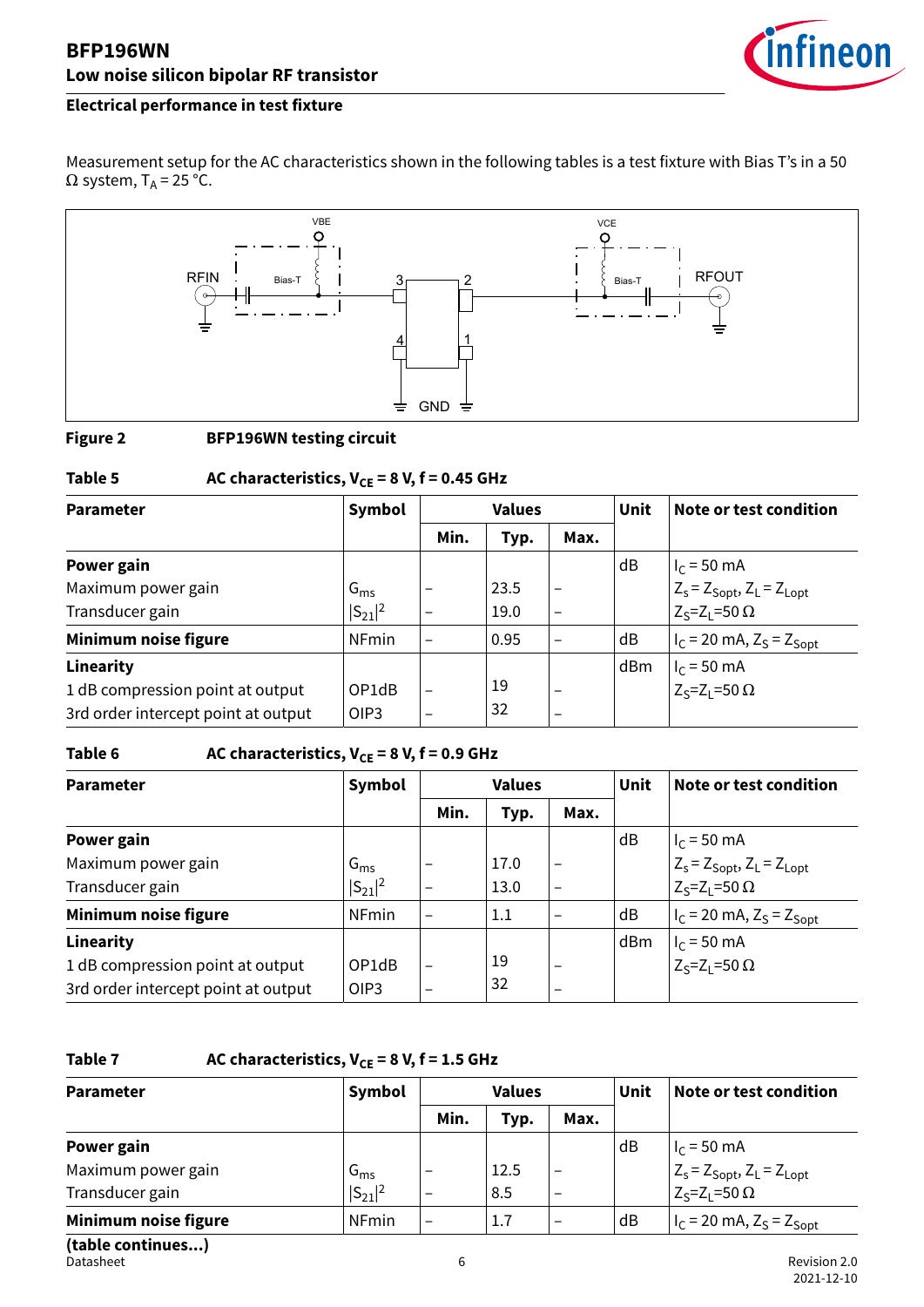

#### Table 7 (continued) AC characteristics,  $V_{CE} = 8 V$ , f = 1.5 GHz **Parameter Symbol Values Unit Note or test condition Min. Typ. Max. Linearity** 1 dB compression point at output 3rd order intercept point at output OP1dB OIP3 – – 19 32 – – dBm  $|I_C = 50$  mA  $Z_S$ = $Z_L$ =50 Ω

### Table 8 **AC characteristics, V<sub>CE</sub>** = 8 V, f = 1.9 GHz

| <b>Parameter</b>                    | Symbol          |                          | <b>Values</b> |                          | <b>Unit</b> | Note or test condition                                                                                |
|-------------------------------------|-----------------|--------------------------|---------------|--------------------------|-------------|-------------------------------------------------------------------------------------------------------|
|                                     |                 | Min.                     | Typ.          | Max.                     |             |                                                                                                       |
| Power gain                          |                 |                          |               |                          | dB          | $I_C = 50$ mA                                                                                         |
| Maximum power gain                  | $G_{\text{ms}}$ | -                        | 11            | $\qquad \qquad$          |             | $\begin{bmatrix} z_s = z_{\text{Spot}}, z_L = z_{\text{Lopt}} \\ z_s = z_L = 50 \Omega \end{bmatrix}$ |
| Transducer gain                     | $ S_{21} ^2$    | -                        | 6.5           | -                        |             |                                                                                                       |
| Minimum noise figure                | <b>NFmin</b>    |                          | 2.1           | -                        | dB          | $Ic$ = 20 mA, $ZS$ = $ZSopt$                                                                          |
| Linearity                           |                 |                          |               |                          | dBm         |                                                                                                       |
| 1 dB compression point at output    | OP1dB           |                          | 19            | $\qquad \qquad$          |             | $ I_C = 50$ mA<br>Z <sub>S</sub> =Z <sub>L</sub> =50 Ω                                                |
| 3rd order intercept point at output | OIP3            | $\overline{\phantom{m}}$ | 32            | $\overline{\phantom{0}}$ |             |                                                                                                       |

#### Table 9 **AC characteristics, V<sub>CE</sub>** = 5 V, f = 2.4 GHz

| <b>Parameter</b>                    | Symbol          |                          | <b>Values</b> |                          | <b>Unit</b> | Note or test condition                                |
|-------------------------------------|-----------------|--------------------------|---------------|--------------------------|-------------|-------------------------------------------------------|
|                                     |                 | Min.                     | Typ.          | Max.                     |             |                                                       |
| Power gain                          |                 |                          |               |                          | dB          |                                                       |
| Maximum power gain                  | $G_{\text{ms}}$ |                          | 9.7           | $\overline{\phantom{0}}$ |             | $I_C = 50$ mA                                         |
| Transducer gain                     | $ S_{21} ^2$    | -                        | 4.8           | $\overline{\phantom{m}}$ |             | $Z_s = Z_{\text{Soft}}$ , $Z_L = Z_{\text{Lopt}}$     |
|                                     |                 |                          |               |                          |             | $Z_S = Z_1 = 50 \Omega$                               |
| Minimum noise figure                | <b>NFmin</b>    | $\overline{\phantom{0}}$ | 2.5           |                          | dB          | $I_C$ = 20 mA, $Z_S$ = $Z_{Sopt}$                     |
| Linearity                           |                 |                          |               |                          | dBm         |                                                       |
| 1 dB compression point at output    | OP1dB           | $\overline{\phantom{0}}$ | 19            | $\qquad \qquad$          |             | $I_C$ = 50 mA<br>Z <sub>S</sub> =Z <sub>L</sub> =50 Ω |
| 3rd order intercept point at output | OIP3            | $\qquad \qquad$          | 32            | $\overline{\phantom{0}}$ |             |                                                       |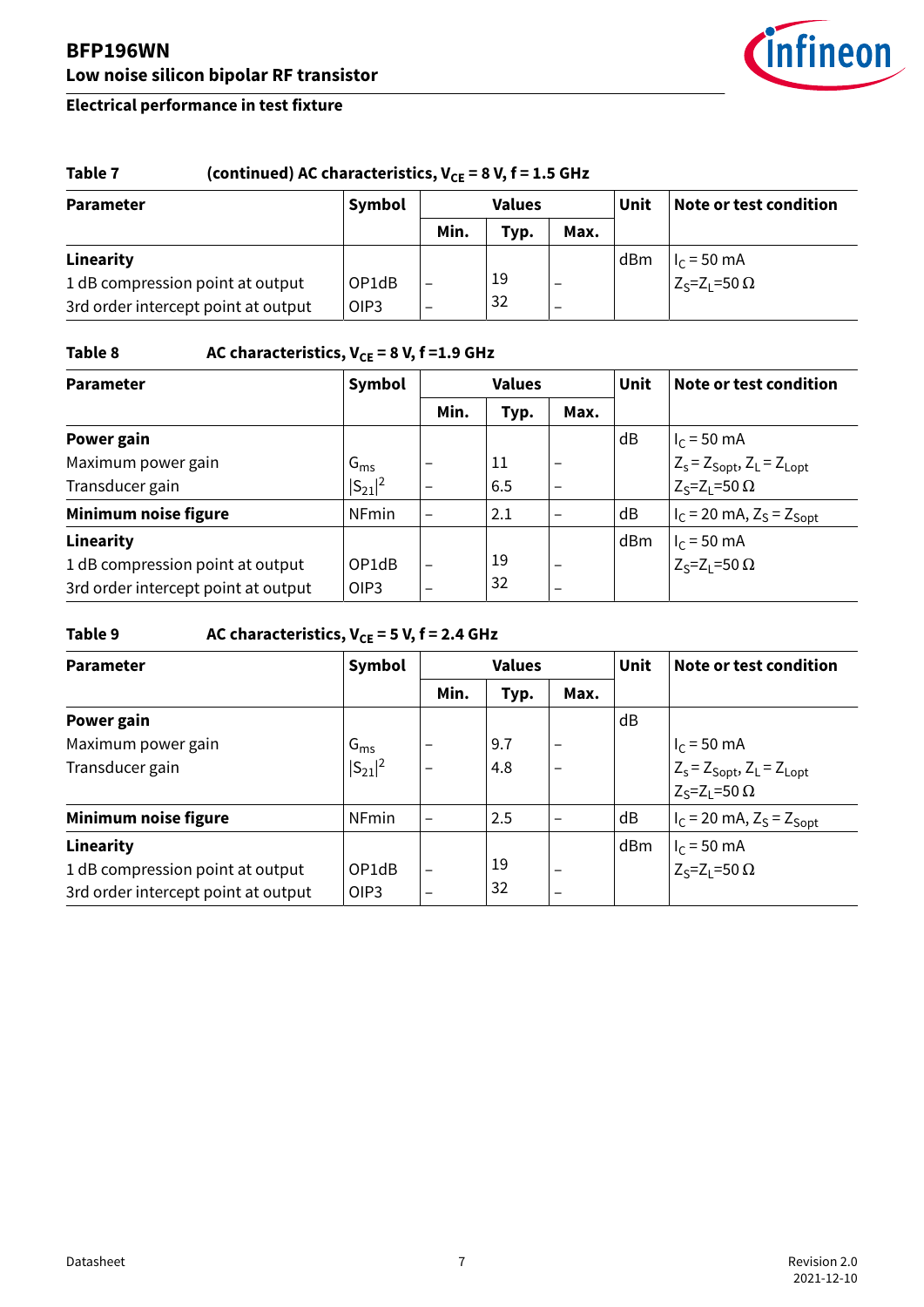<span id="page-7-0"></span>



### **3.3 Characteristic DC diagrams**





Figure 3 Collector current  $I_C = f(V_{CE})$ ,  $I_B =$  parameter





**Figure 4 Current gain h**<sub>FE</sub> =  $f(I_C)$ ,  $V_{CE} = 8 V$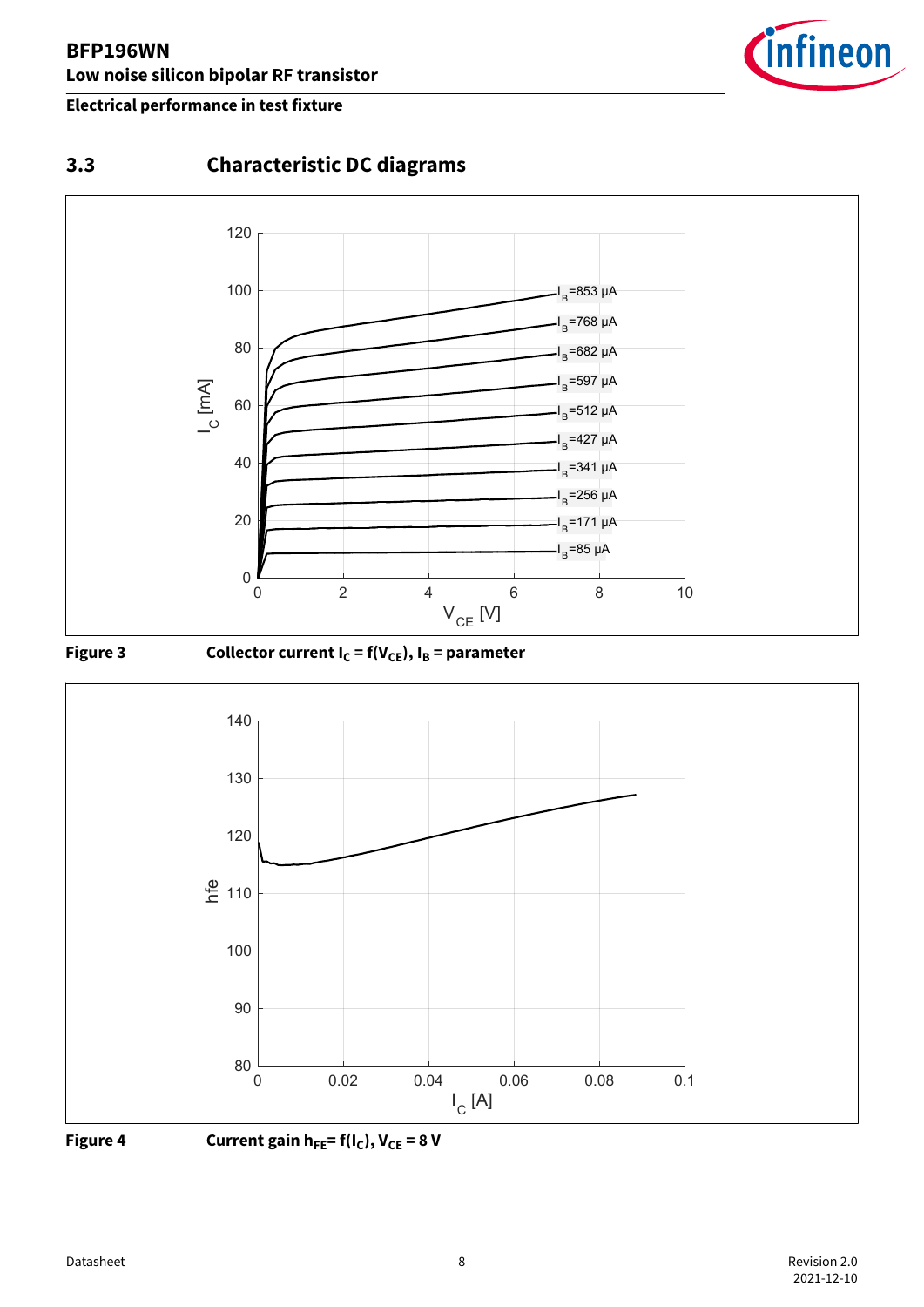







Figure 6 **Base current**  $I_B = f(V_{BE})$ **,**  $V_{CE} = 8 V$ 

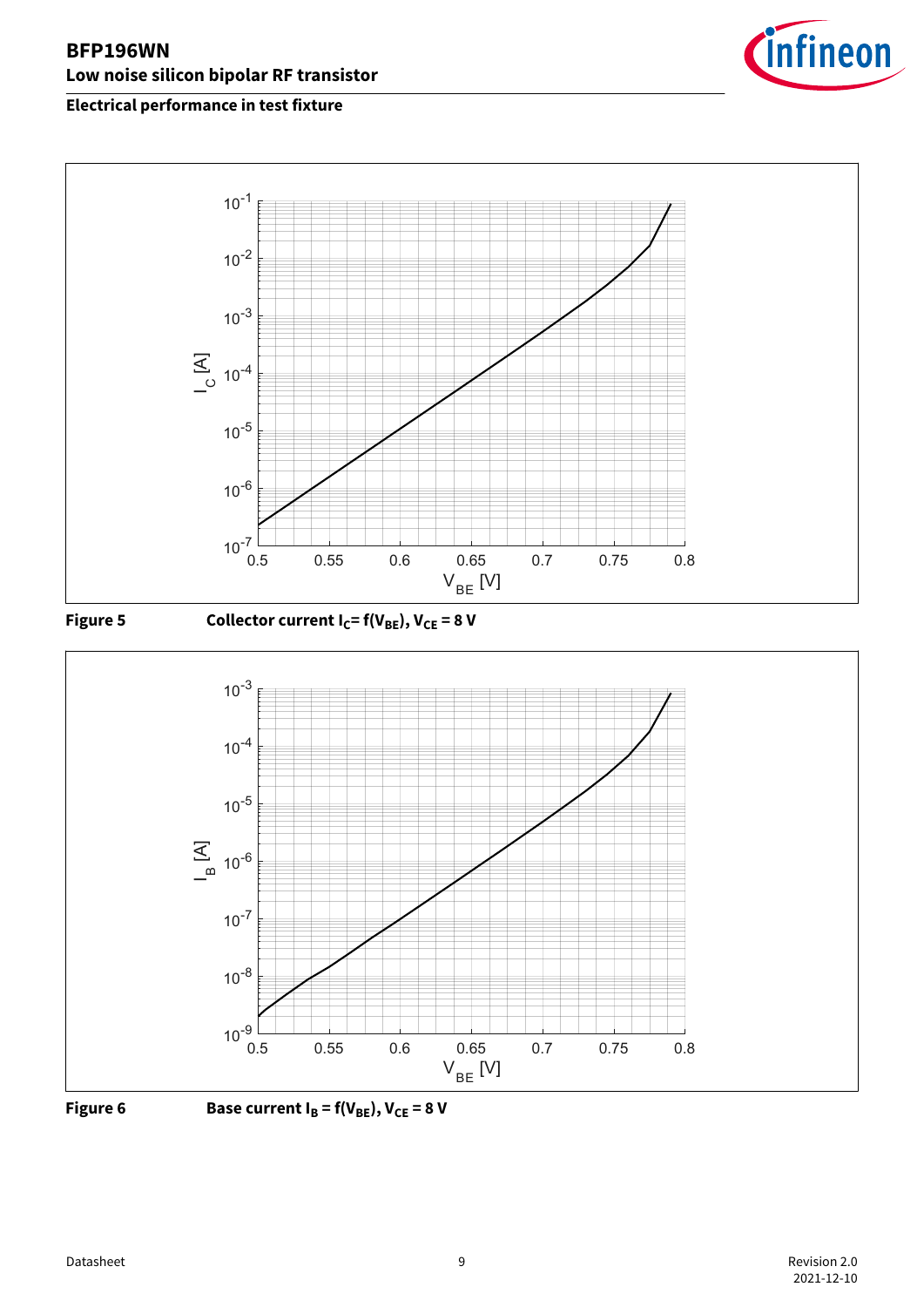









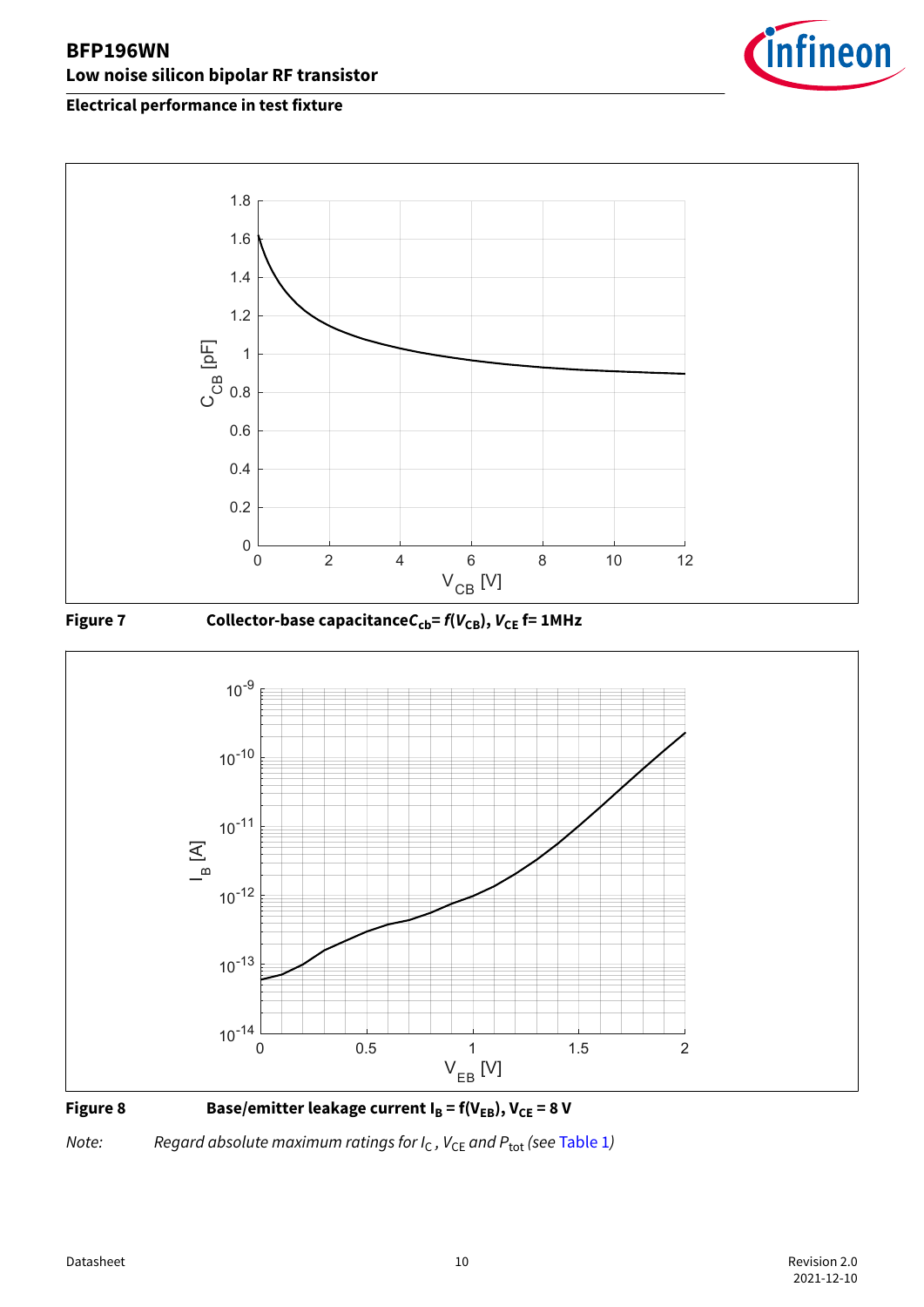

# <span id="page-10-0"></span>**3.4 Characteristic AC diagrams**





**Figure 9** Transition frequency  $f_T = f(I_C)$ ,  $V_{CE} =$  parameter





**Figure 10** Gain G<sub>ms</sub>, G<sub>ma</sub>, IS<sub>21</sub><sup>12</sup> = f(f), I<sub>C</sub> = 50 mA, V<sub>CE</sub> = 8 V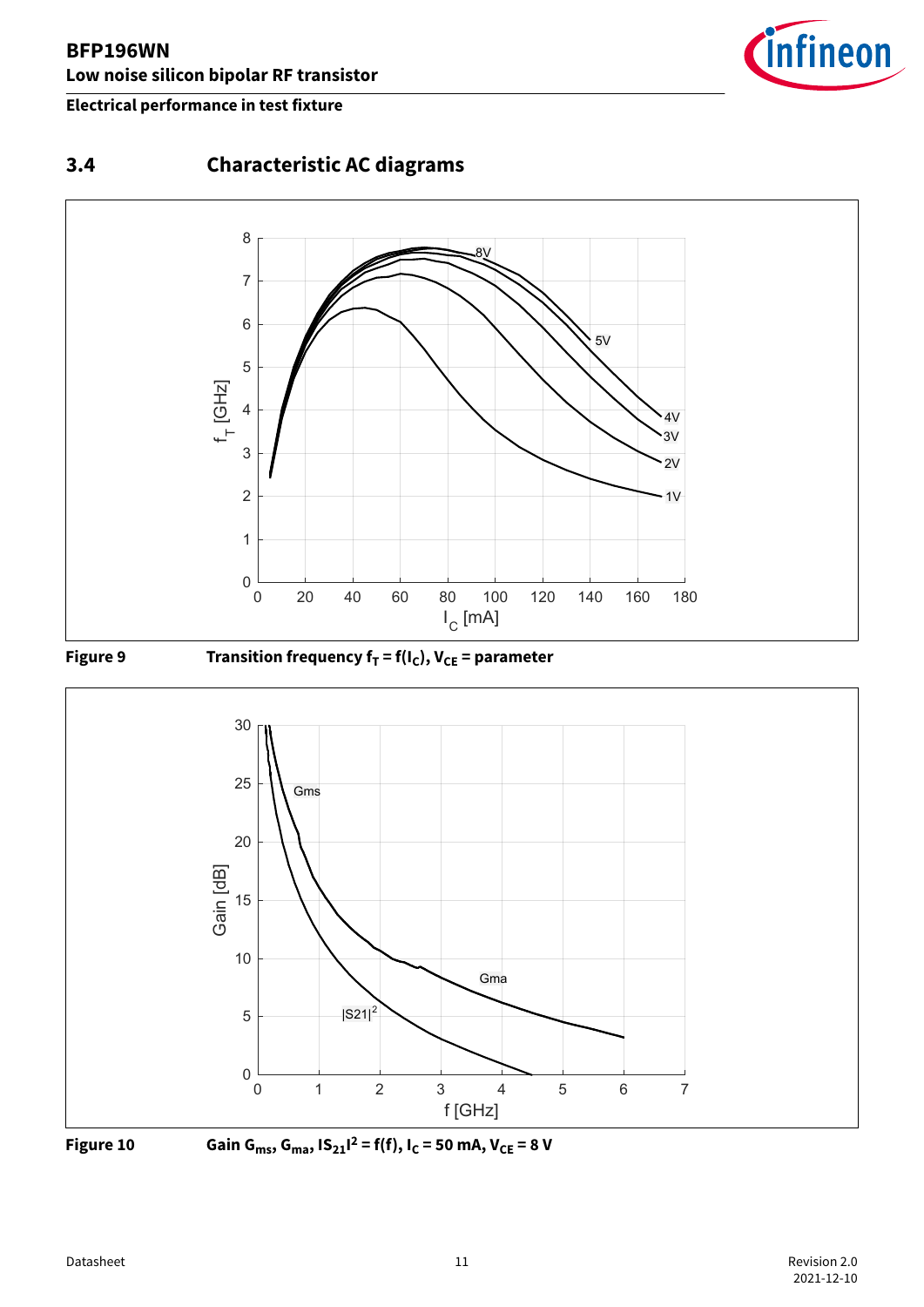









**Figure 12 Maximum power gain Gmax = f(VCE), IC = 50 mA, f = parameter**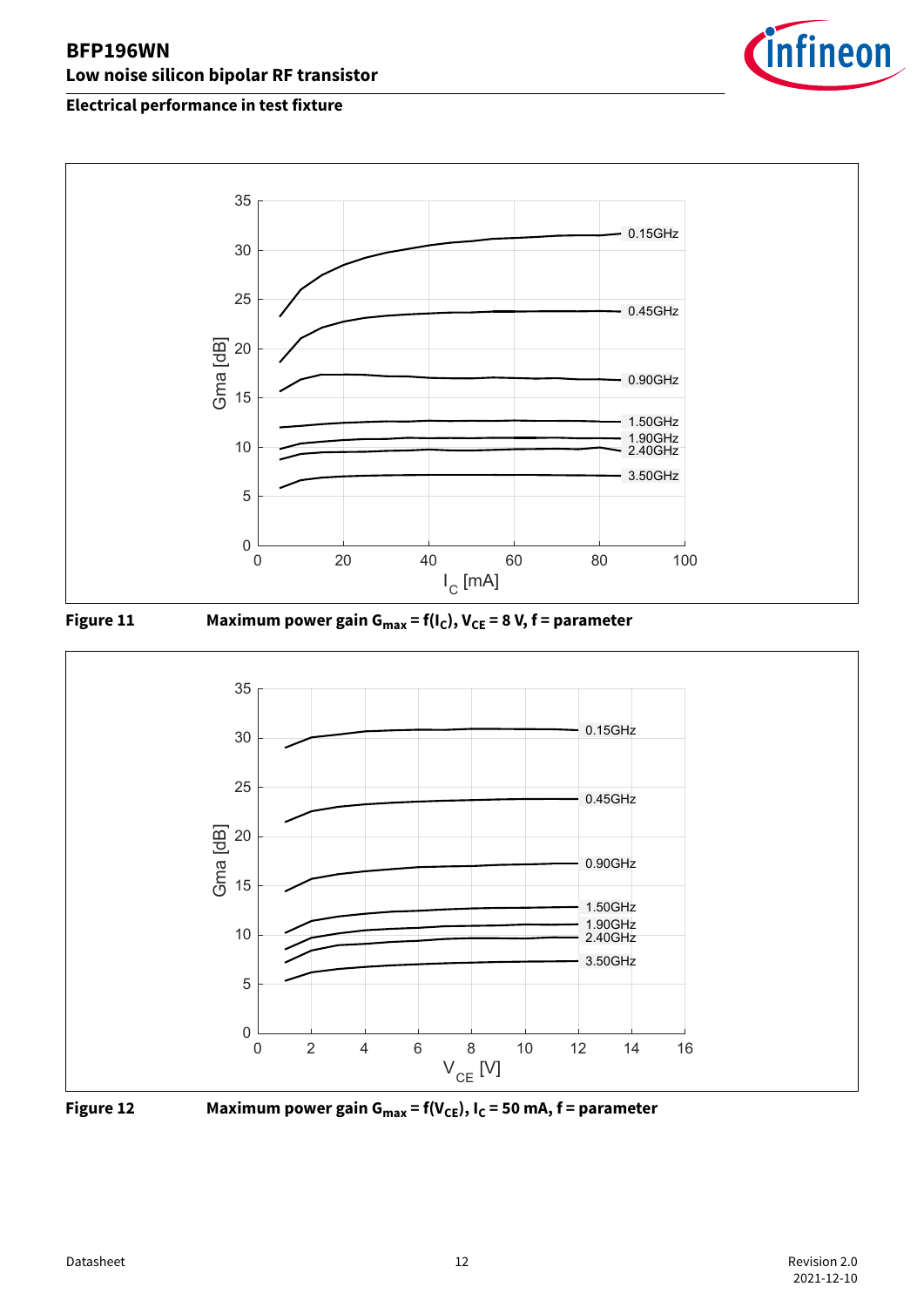

### **Electrical performance in test fixture**









**Figure 14** Input reflection coefficient  $S_{11} = f(f)$  at  $V_{CE} = 8 V$ ,  $I_C = 20$ , 50 mA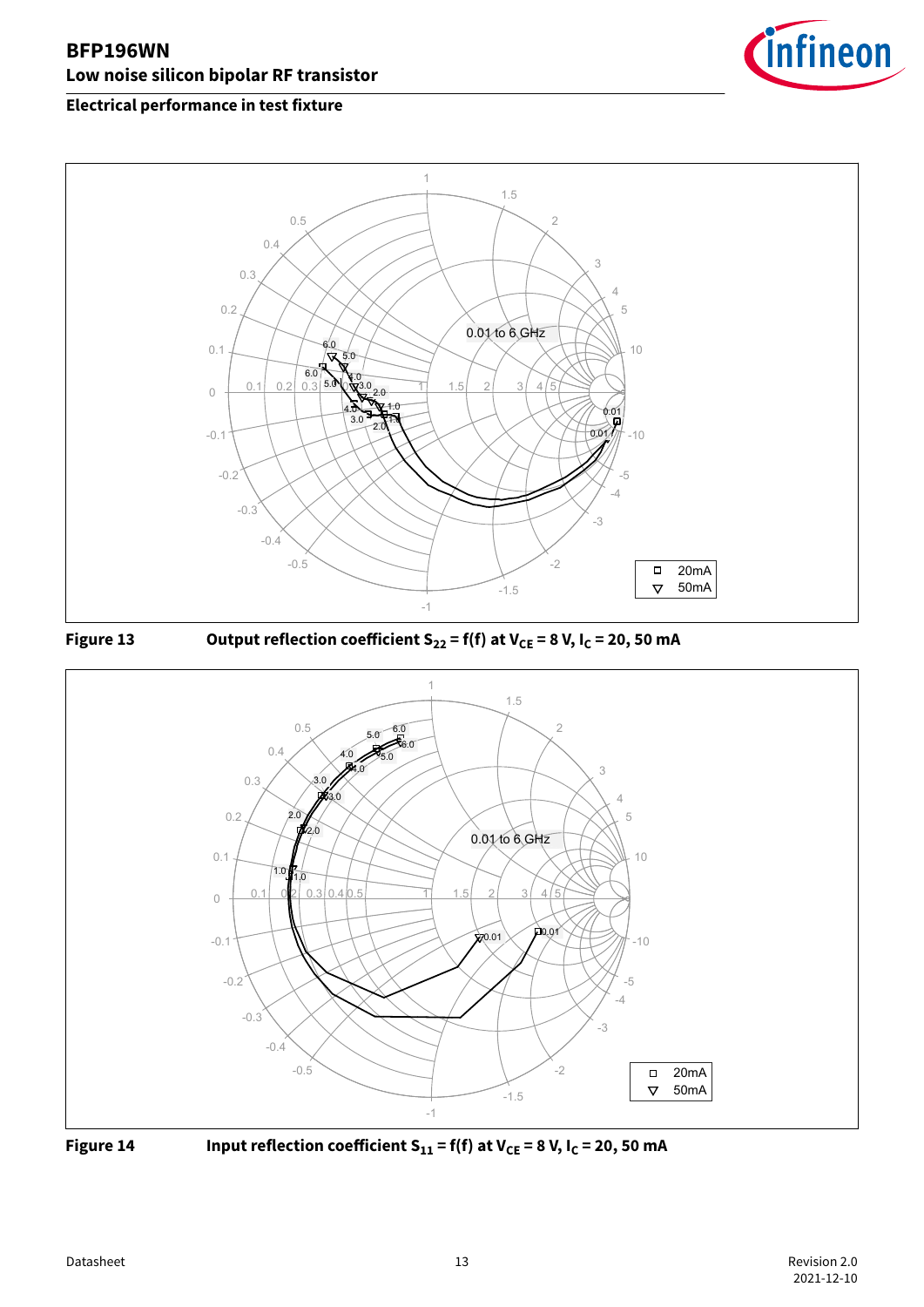









**Figure 16** Noise figure  $N_{Fmin} = f(f)$ ,  $V_{CE} = 8 V$ ,  $I_C = 20$ , 50mA,  $Z_S = Z_{Sopt}$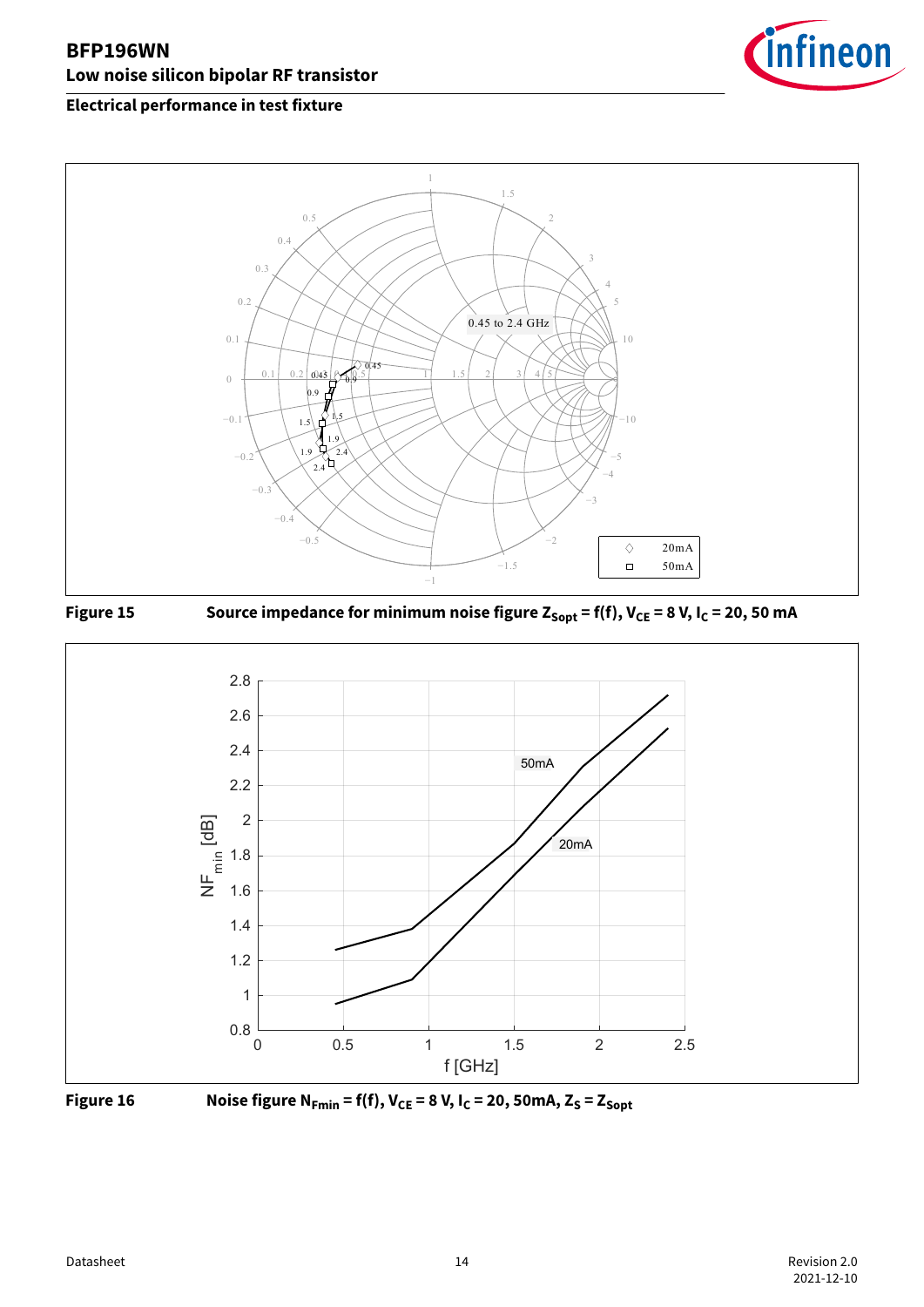









**Figure 18** Noise figure NF<sub>50</sub> = f(f), V<sub>CE</sub> = 8 V, I<sub>C</sub> = 20, 50 mA, Z<sub>S</sub> = 50 Ω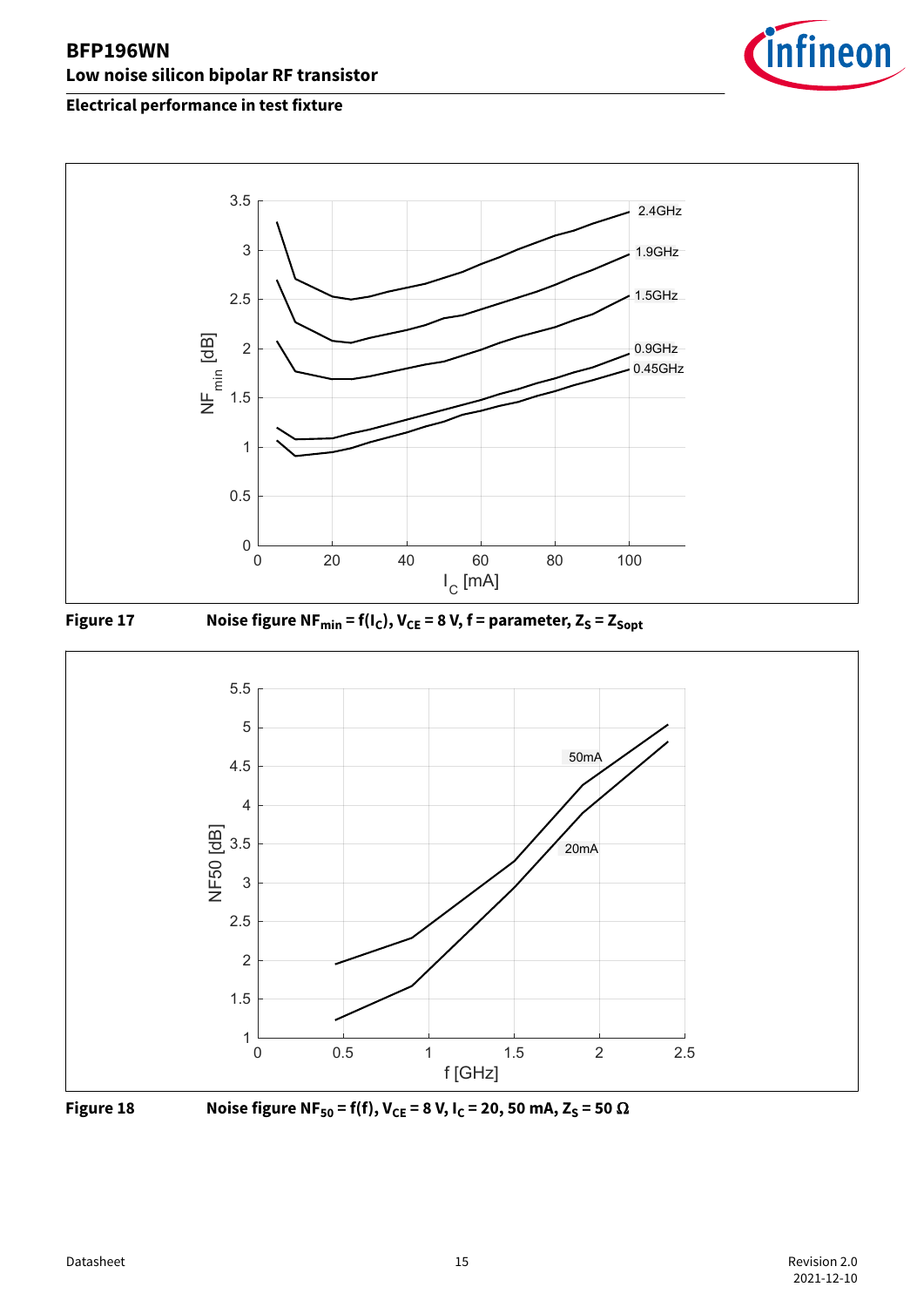

### **Electrical performance in test fixture**



### **Figure 19** Noise figure NF<sub>50</sub> = f(I<sub>C</sub>), V<sub>CE</sub> = 8 V, f = parameter, Z<sub>S</sub> = 50  $\Omega$

*Note: The curves shown in this chapter* [Characteristic AC diagrams](#page-10-0) *have been generated using typical devices but shall not be understood as a guarantee that all devices have identical characteristic curves.*  $T_A = 25 \degree C$ .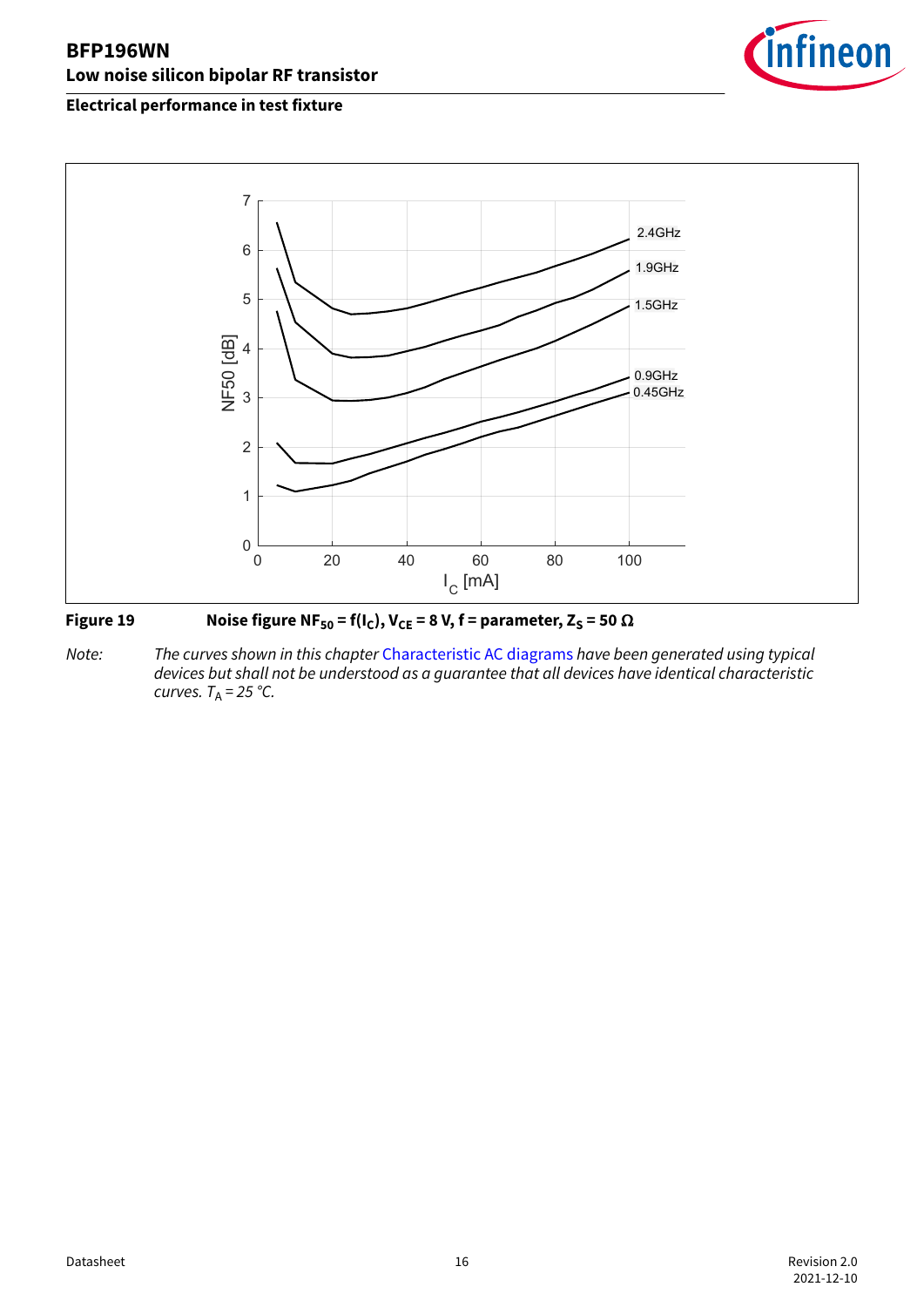#### <span id="page-16-0"></span>**Package information SOT343**







**Figure 20 SOT343 package**

*Note: For package information including footprint, packing and assembly recommendation refer to:*

<https://www.infineon.com/cms/en/product/packages/PG-SOT343/PG-SOT343-4-1>

### **Revision history**

Major changes since previous revision

| Reference | <b>Description</b>                                                                                  |
|-----------|-----------------------------------------------------------------------------------------------------|
|           | Revision History: 2021-12-10, revision 2.0                                                          |
| rev $1.0$ | First final data sheet version                                                                      |
| rev 2.0   | Capacitance curve $C_{ch}$ added.<br>Marking changed<br>Editorial changes, revision history updated |